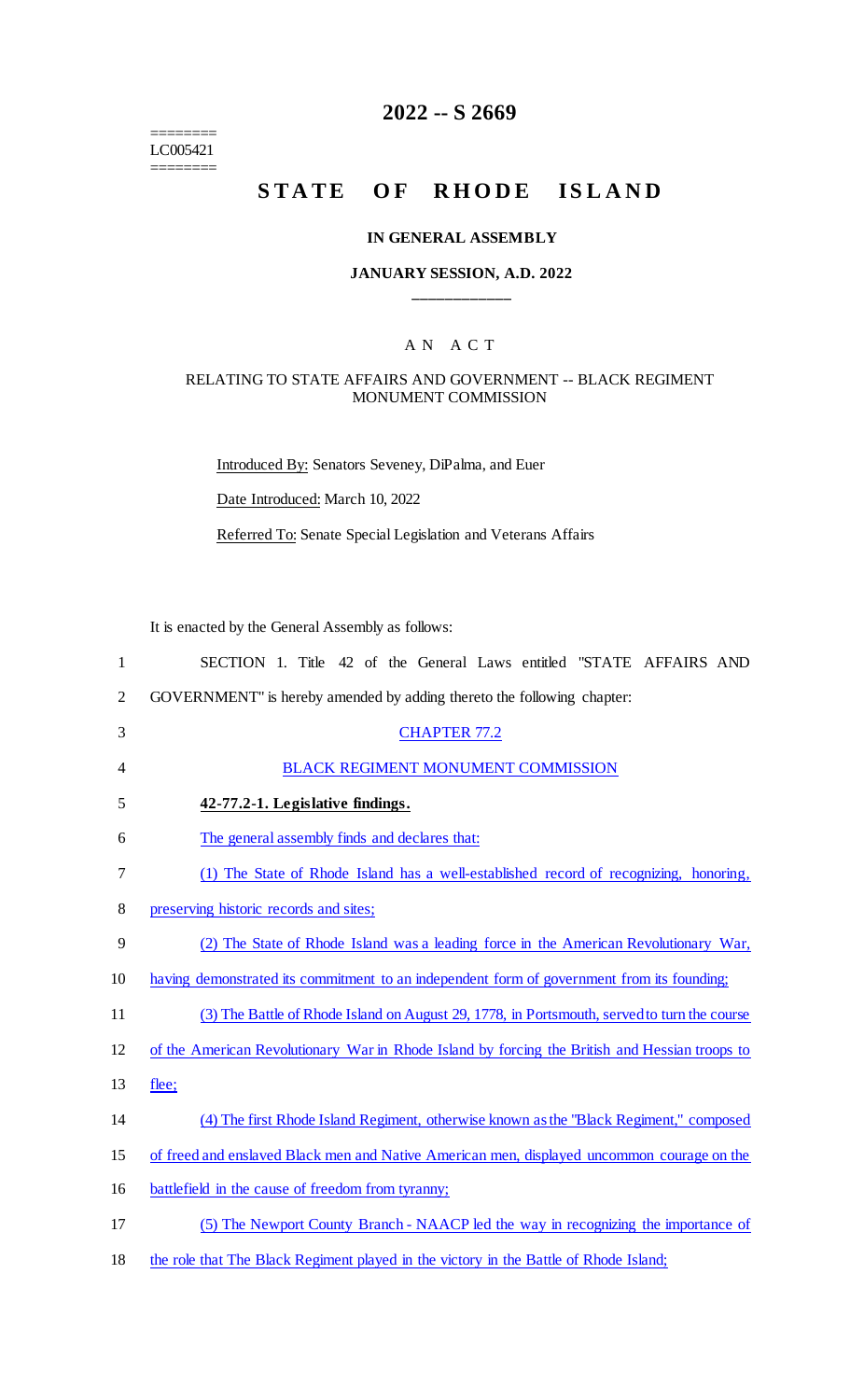| $\mathbf{1}$   | (6) The Newport County Branch - NAACP has conducted a commemoration ceremony at                     |
|----------------|-----------------------------------------------------------------------------------------------------|
| $\overline{2}$ | the site of the Battle of Rhode Island in recognition of the feats of the Black Regiment every year |
| 3              | since 1968;                                                                                         |
| 4              | (7) Through the leadership of the Newport County Branch - NAACP, and in collaboration               |
| 5              | with state government and federal government, a beautiful monument has been erected at this site,   |
| 6              | now known as Patriots Park, in Portsmouth; and                                                      |
| 7              | (8) The Black Regiment Monument has been designated as an historic site, thus requiring             |
| 8              | ongoing care and oversight.                                                                         |
| 9              | 42-77.2-2. Establishment - Purpose.                                                                 |
| 10             | There is established the Black Regiment Monument Commission, whose purpose and                      |
| 11             | function shall be to keep the memory of the Black Regiment alive and to assure the proper upkeep    |
| 12             | and maintenance of the Black Regiment Monument and surrounding park grounds.                        |
| 13             | 42-77.2-3. Membership and annual reports.                                                           |
| 14             | (a) The commission shall be comprised of five (5) members:                                          |
| 15             | (1) The president of the senate, or designee;                                                       |
| 16             | (2) The speaker of the house of representatives, or designee;                                       |
| 17             | (3) The president of the Portsmouth town council, or designee;                                      |
| 18             | (4) The director of the Rhode Island department of environmental management, or                     |
| 19             | designee; and                                                                                       |
| 20             | (5) The president of the Newport County Branch - NAACP or designee/member.                          |
| 21             | (b) The commission shall elect a chair, vice-chair, and a secretary on a biennial basis.            |
| 22             | (c) The commission shall meet at least two (2) times per year, maintain minutes of                  |
| 23             | meetings, comply with open meetings laws and standards, and submit an annual report to the          |
| 24             | president of the senate and the speaker of the house of representatives.                            |
| 25             | 42-77.2-4. Duties of commission.                                                                    |
| 26             | The duties of the commission shall be:                                                              |
| 27             | (1) The commission shall establish standards and procedures consistent with its purpose             |
| 28             | and function.                                                                                       |
| 29             | (2) The commission shall approve of the use of the monument and grounds at Patriots Park,           |
| 30             | including<br>all ceremonies, commemorations,<br>lectures, presentations, reenactment, signage,      |
| 31             | adornments, and the like.                                                                           |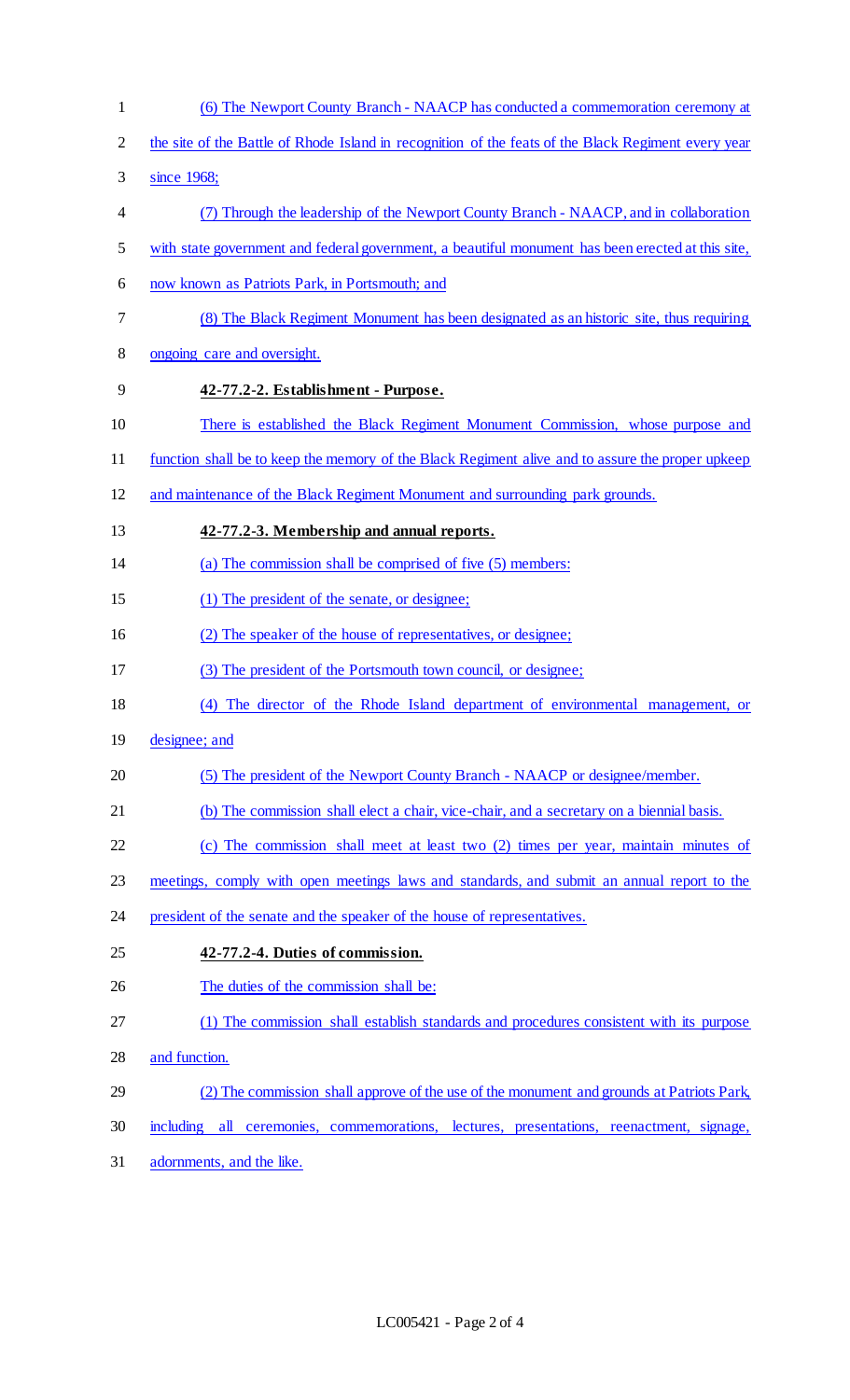#### ======== LC005421 ========